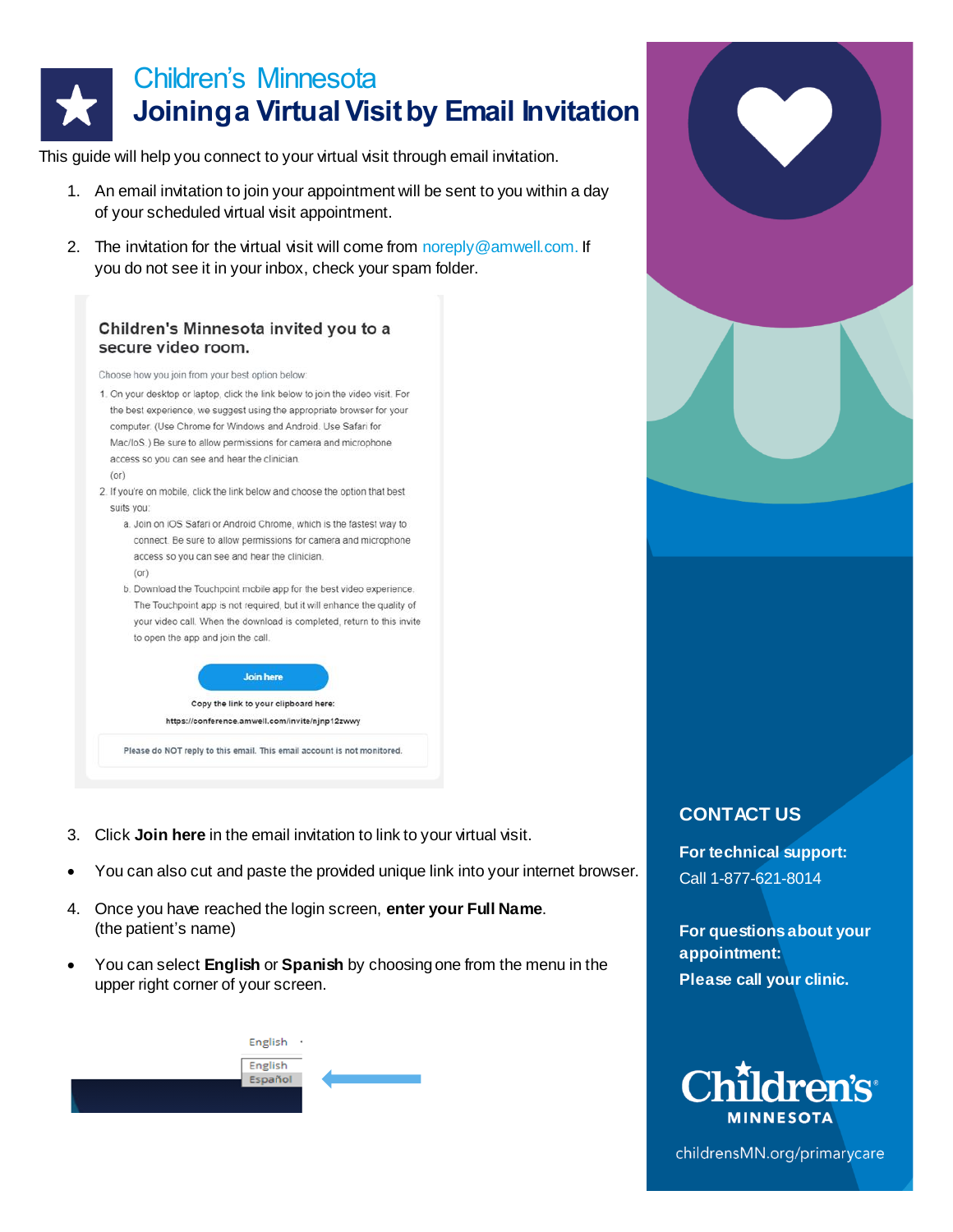

- 5. Conduct a Tech Check to ensure your camera, microphone and connection are ready for your visit by clicking **Test my Connection.**
- After completing your Tech Check, you may be prompted to allow Amwell to access your microphone and camera. Please click **Allow**.
- 6. Click **Join Video Call**. You will automatically be connected to the video call. If your provider has not arrived for the visit, please wait a few minutes.



- 7. You will see your care team member on the video screen to start your child's visit.
- Provide the care team member an email or text message contact for other participates you wish to invite to the visit.